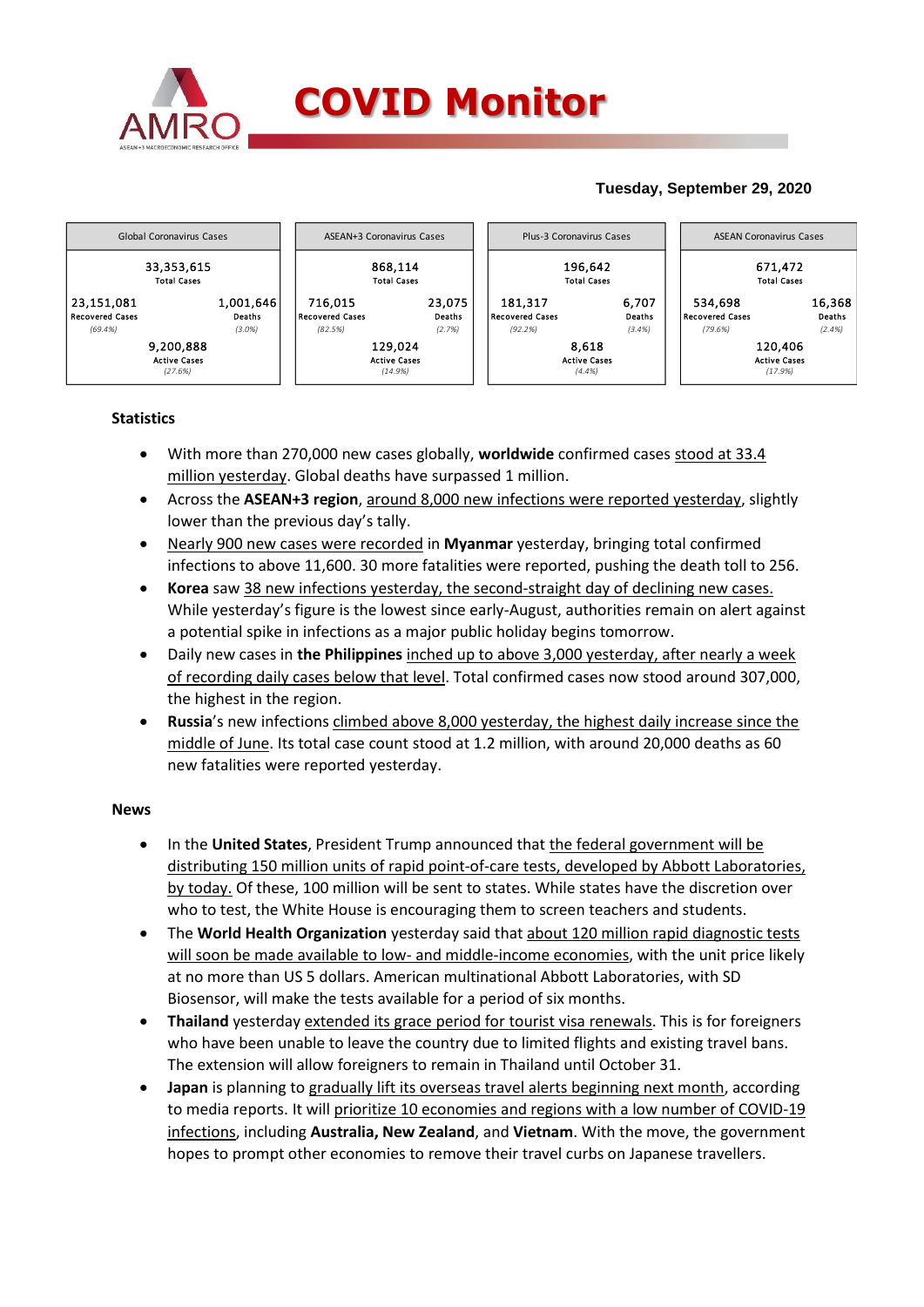

# **COVID Monitor**

Data as of 28/9/2020

Overview of Confirmed COVID-19 Cases

|                      | <b>Total</b> | Cases per 1M            | <b>New</b>   | <b>New Cases</b> | <b>New Cases</b>            |                | ∆% New | <b>Total</b>  | <b>New</b>     | Fatality        | Total      | <b>Recovery</b> | <b>Active</b>  | <b>Resolved</b>          |
|----------------------|--------------|-------------------------|--------------|------------------|-----------------------------|----------------|--------|---------------|----------------|-----------------|------------|-----------------|----------------|--------------------------|
| <b>Economy</b>       | Cases        | Population              | Cases        | per 1M Pop.      | $(7$ -day avg) <sup>1</sup> | ∆New Cases     | Cases  | <b>Deaths</b> | <b>Deaths</b>  | <b>Rate (%)</b> | Recovered  | <b>Rate (%)</b> | Cases          | cases $(%)2$             |
| Global               | 33,353,615   |                         | 273,851      |                  |                             | 34,099         | 0.8    | 1,001,646     | 3,912          | 3.0             | 23,151,081 | 69.4            | 9,200,888      | 72.4                     |
| ASEAN+3              | 868,114      |                         | 7,996        |                  |                             | $-321$         | 0.9    | 23,075        | 167            | 2.7             | 716,015    | 82.5            | 129,024        | 72.3                     |
| Plus-3               | 196,642      |                         | 358          |                  |                             | $-202$         | 0.2    | 6,707         | 13             | 3.4             | 181,317    | 92.2            | 8,618          | 85.1                     |
| <b>ASEAN</b>         | 671,472      |                         | 7,638        |                  |                             | $-119$         | 1.2    | 16,368        | 154            | 2.4             | 534,698    | 79.6            | 120,406        | 83.5                     |
|                      |              |                         |              |                  |                             |                |        |               |                |                 |            |                 |                |                          |
| China                | 85,384       | 61                      | 12           | 0.0              |                             | -9             | 0.0    | 4,634         | 0              | 5.4             | 80,562     | 94.4            | 188            | 99.8                     |
| Hong Kong, China     | 5,075        | 665                     | 10           | 1.3              |                             | $\overline{4}$ | 0.2    | 105           | 0              | 2.1             | 4,790      | 94.4            | 180            | 96.5                     |
| Japan                | 82,484       | 656                     | 298          | 2.4              |                             | $-185$         | 0.4    | 1,561         | 12             | 1.9             | 74,495     | 90.3            | 6,428          | 92.2                     |
| Korea                | 23,699       | 455                     | 38           | 0.7              |                             | $-12$          | 0.2    | 407           | $\mathbf{1}$   | 1.7             | 21,470     | 90.6            | 1,822          | 92.3                     |
|                      |              |                         |              |                  |                             |                |        |               |                |                 |            |                 |                |                          |
| Indonesia            | 278,722      | 1,033                   | 3,509        | 13.0             |                             | $-365$         | 1.3    | 10,473        | 87             | 3.8             | 206,870    | 74.2            | 61,379         | 78.0                     |
| Malaysia             | 11,034       | 332                     | 115          | 3.5              | $\sim$                      | $-35$          | 1.1    | 134           | $\mathbf 0$    | 1.2             | 9,889      | 89.6            | 1,011          | 90.8                     |
| Philippines          | 307,288      | 2,792                   | 3,062        | 27.8             |                             | 92             | 1.0    | 5,381         | 37             | 1.8             | 252,665    | 82.2            | 49,242         | 84.0                     |
| Singapore            | 57,715       | 10,122                  | 15           | 2.6              |                             | $\mathbf 0$    | 0.0    | 27            | 0              | 0.0             | 57,393     | 99.4            | 295            | 99.5                     |
| Thailand             | 3,559        | 52                      | 36           | 0.5              |                             | 36             | 1.0    | 59            | 0              | 1.7             | 3,370      | 94.7            | 130            | 96.3                     |
| Brunei Darussalam    | 146          | 324                     | $\pmb{0}$    | 0.0              |                             | 0              | 0.0    | 3             | 0              | 2.1             | 142        | 97.3            | 1              | 99.3                     |
| Cambodia             | 277          | 17                      | $\mathbf{1}$ | 0.1              |                             | $\mathbf{1}$   | 0.4    | $\mathbf 0$   | 0              | 0.0             | 275        | 99.3            | $\overline{2}$ | 99.3                     |
| Lao PDR              | 23           | $\overline{\mathbf{3}}$ | $\Omega$     | 0.0              |                             | $\mathbf 0$    | 0.0    | $\Omega$      | $\Omega$       | 0.0             | 22         | 95.7            | $\mathbf{1}$   | 95.7                     |
| Myanmar              | 11631        | 218                     | 897          | 16.8             |                             | 154            | 8.4    | 256           | 30             | 2.2             | 3073       | 26.4            | 8,302          | 28.6                     |
| Vietnam              | 1,077        | 11                      | 3            | 0.0              |                             | $-2$           | 0.3    | 35            | 0              | 3.2             | 999        | 92.8            | 43             | 96.0                     |
|                      |              |                         |              |                  |                             |                |        |               |                |                 |            |                 |                |                          |
| Belgium              | 115,353      | 10,016                  | 1,174        | 101.9            |                             | $-202$         | 1.0    | 9,996         | 0              | 8.7             | 19,301     | 16.7            | 86,056         | 25.4                     |
| France               | 552,832      | 8,506                   | 25,278       | 388.9            |                             | 25,278         | 4.8    | 31,549        | 66             | 5.7             | 77,846     | 14.1            | 443,437        | 19.8                     |
| Germany              | 288,631      | 3,478                   | 2,292        | 27.6             |                             | 979            | 0.8    | 9,468         | $\overline{a}$ | 3.3             | 252,693    | 87.5            | 26,470         | 90.8                     |
| Italy                | 311,364      | 5,169                   | 1,494        | 24.8             |                             | $-272$         | 0.5    | 35,851        | 16             | 11.5            | 225,190    | 72.3            | 50,323         | 83.8                     |
| Netherlands          | 115,640      | 6,692                   | 36           | 2.1              |                             | $-2,050$       | 0.0    | 6,415         | $\Omega$       | 5.5             | 3,755      | $\sim$          | 29,404         | 74.6                     |
| Spain                | 748,266      | 15,966                  | 31,785       | 678.2            |                             | 31,785         | 4.4    | 31,411        | 179            | 4.2             | 150,376    | 20.1            | 53,521         | 92.8                     |
| Switzerland          | 52,646       | 6,088                   | 782          | 90.4             | ∽                           | 782            | 1.5    | 2,065         | $1\,$          | 3.9             | 42,700     | 81.1            | 7,881          | 85.0                     |
| United Kingdom       | 441,573      | 6,566                   | 4,056        | 60.3             |                             | $-1,644$       | 0.9    | 46,791        | 13             | 10.6            |            | $\sim$          |                | $\overline{\phantom{a}}$ |
|                      |              |                         |              |                  |                             |                |        |               |                |                 |            |                 |                |                          |
| Brazil               | 4,745,464    | 22,450                  | 13,155       | 62.2             | ᅐ                           | $-1,163$       | 0.3    | 142,058       | 317            | 3.0             | 4,197,372  | 88.5            | 406,034        | 91.4                     |
| Canada               | 157,219      | 4,158                   | 1,791        | 47.4             |                             | 133            | 1.2    | 9,328         | 10             | 5.9             | 134,551    | 85.6            | 13,340         | 91.5                     |
| Argentina            | 723,132      | 15,875                  | 11,807       | 259.2            |                             | 2,966          | 1.7    | 16.113        | 364            | 2.2             | 576,715    | 79.8            | 130,304        | 82.0                     |
| Mexico               | 733,717      | 5,773                   | 3,400        | 26.8             |                             | $-486$         | 0.5    | 76.603        | 173            | 10.4            | 622,398    | 84.8            | 34,716         | 95.3                     |
| Peru                 | 805,302      | 24,534                  | 5,160        | 157.2            |                             | $-398$         | 0.6    | 32,262        | 120            | 4.0             | 664,490    | 82.5            | 108,550        | 86.5                     |
| <b>United States</b> | 7,096,949    | 21,438                  | 31,918       | 96.4             |                             | $-4,110$       | 0.5    | 204,363       | 311            | 2.9             | 2,794,608  | 39.4            | 4,097,978      | 42.3                     |
|                      |              |                         |              |                  |                             |                |        |               |                |                 |            |                 |                |                          |
| Australia            | 27,055       | 1,042                   | 11           | 0.4              |                             | $\overline{7}$ | 0.0    | 882           | $\overline{7}$ | 3.3             | 24,679     | 91.2            | 1,494          | 94.5                     |
| India                | 6,145,291    | 4,487                   | 70,589       | 51.5             |                             | $-11,581$      | 1.2    | 96,318        | 776            | 1.6             | 5,101,397  | 83.0            | 947,576        | 84.6                     |
| Iran                 | 449,960      | 5,347                   | 3,512        | 41.7             |                             | 150            | 0.8    | 25,779        | 190            | 5.7             | 376,531    | 83.7            | 47,650         | 89.4                     |
| Russia               | 1,154,299    | 7,873                   | 8,026        | 54.7             |                             | 262            | 0.7    | 20,299        | 60             | 1.8             | 942,619    | 81.7            | 191,381        | 83.4                     |
| Saudi Arabia         | 333,648      | 9,598                   | 455          | 13.1             |                             | 52             | 0.1    | 4,712         | 29             | 1.4             | 317,846    | 95.3            | 11,090         | 96.7                     |
| South Africa         | 671,669      | 11,247                  | 903          | 15.1             |                             | $-365$         | 0.1    | 16,586        | 188            | 2.5             | 604,478    | 90.0            | 50,605         | 92.5                     |

Source: Haver Analytics, sourced from John Hopkins University; AMRO staff calculations.<br>Notes: New cases since previous day. ∆% refers to percentage change since previous day. Fatality rate measured as deaths per confirmed